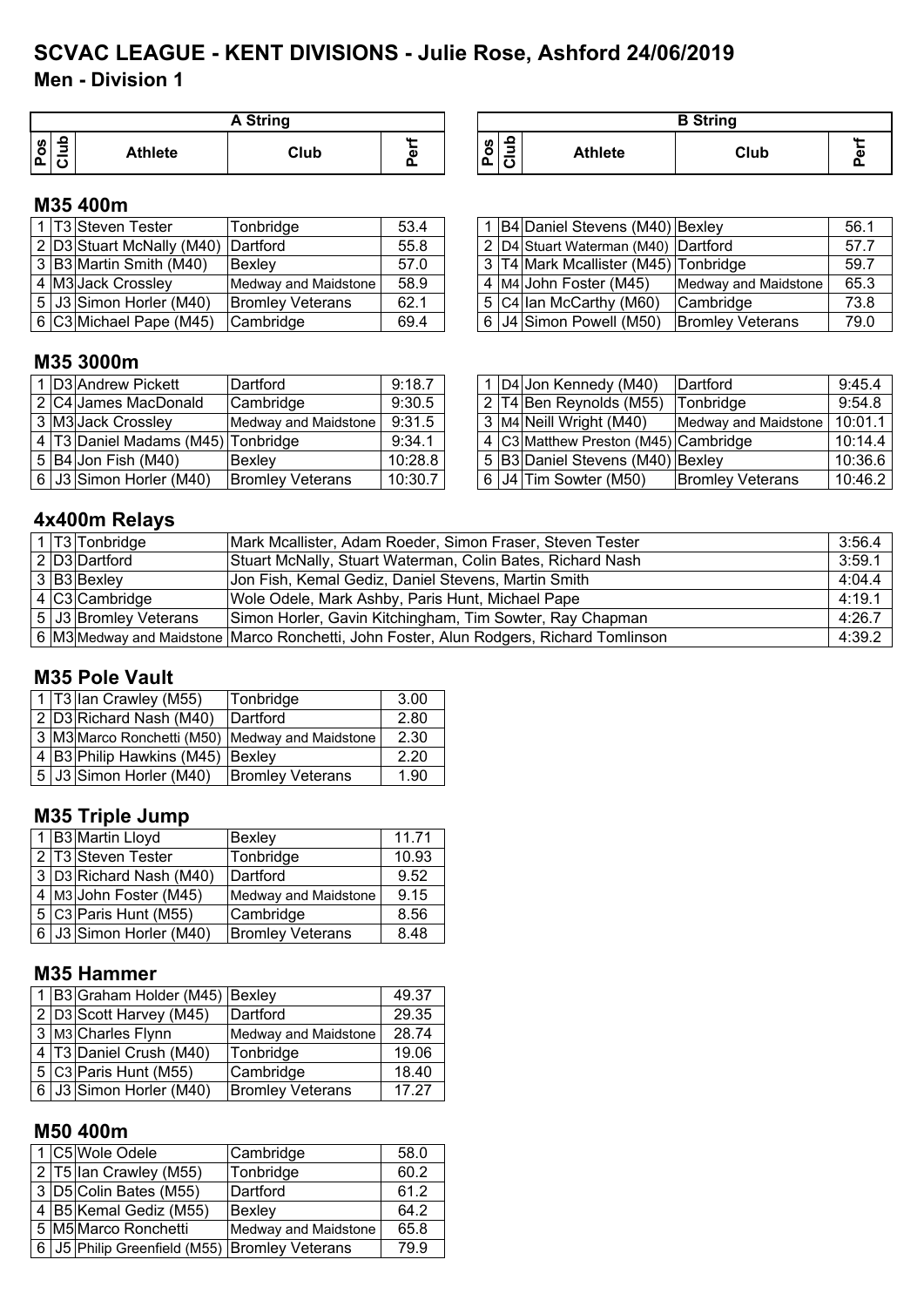## **M50 3000m**

|  | 1 M5 Richard Tomlinson            | Medway and Maidstone    | 9:44.4  |
|--|-----------------------------------|-------------------------|---------|
|  | 2 T5 Andrew Howey (M55) Tonbridge |                         | 9:57.3  |
|  | 3 D5 Andrew Green                 | Dartford                | 10:03.1 |
|  | 4 J5 Gavin Kitchingham            | <b>Bromley Veterans</b> | 10:09.9 |
|  | 5 C5 Mark Ashby (M55)             | Cambridge               | 11:52.4 |
|  | 6 B5 Andy Whitnell                | Bexley                  | 13:29.3 |

## **M50 Pole Vault**

|  | 1 T5 Peter Ebbage (M60)   | Tonbridge                                         | 2.00 |
|--|---------------------------|---------------------------------------------------|------|
|  | 2 B5 Nick Winfield (M60)  | Bexley                                            | 1.90 |
|  |                           | 3 M5 Martyn Corbishley (M55) Medway and Maidstone | 1.80 |
|  | 4 $ C5 $ Paris Hunt (M55) | Cambridge                                         | 1.60 |

## **M50 Triple Jump**

|  | 1 C5 Wole Odele                                     | Cambridge            | 9.96 |
|--|-----------------------------------------------------|----------------------|------|
|  | 2 M5 Marco Ronchetti                                | Medway and Maidstone | 9.36 |
|  | 3 T5 Ian Crawley (M55)                              | Tonbridge            | 9.10 |
|  | 4   J5   Philip Greenfield (M55)   Bromley Veterans |                      | 7.84 |
|  | 5 B5 John Bancroft (M55)                            | Bexley               | 6.70 |
|  | 6 D5 Colin Bates (M55)                              | Dartford             | 5.83 |

## **M50 Hammer**

|                          | 1 D5 Stephen Talbot      | Dartford                                          | 30.92 |
|--------------------------|--------------------------|---------------------------------------------------|-------|
| 2 T5 Peter Ebbage (M60)  |                          | Tonbridge                                         | 27.47 |
| 3 C5 Peter Wishart (M55) |                          | Cambridge                                         | 26.00 |
|                          |                          | 4 M5 Martyn Corbishley (M55) Medway and Maidstone | 18.86 |
|                          | 5 J5 Simon Powell        | <b>Bromley Veterans</b>                           | 16.54 |
|                          | 6 B5 Nick Winfield (M60) | <b>Bexley</b>                                     | 14.83 |

## **M60 3000m**

|                     | 1 D6 John Gurney   | Dartford                                        | 11:02.7 |
|---------------------|--------------------|-------------------------------------------------|---------|
| 2 T6 Alan Buckle    |                    | Tonbridge                                       | 11:11.5 |
| 3 C6 Jeremy Carnell |                    | Cambridge                                       | 11:49.0 |
| 4 J6 Ray Chapman    |                    | <b>Bromley Veterans</b>                         | 12:37.4 |
|                     | 5 B6 Nick Winfield | Bexley                                          | 13:53.0 |
|                     |                    | 6 M6 Stephen Hesketh (M65) Medway and Maidstone | 14:11.6 |

#### **M60 Hammer**

|  | 1 B6 John Stevens (M65) Bexley |                                               | 31.50 |
|--|--------------------------------|-----------------------------------------------|-------|
|  |                                | 2 M6 Clive Thomson (M65) Medway and Maidstone | 28.89 |
|  | 3 T6 Graeme Charters           | Tonbridge                                     | 16.52 |
|  | 4 J6 Tony Unseld (M70)         | <b>Bromley Veterans</b>                       | 9.34  |
|  | 5 C6 lan McCarthy              | Cambridge                                     | 7.81  |
|  | 6 D6 John Gurney               | Dartford                                      | 5.29  |

| <b>Match Details</b>   | <b>Mt Pts</b> | Pts |
|------------------------|---------------|-----|
| 1 Tonbridge            | 6             | 72  |
| 2 Dartford             | 5             | 63  |
| 3 Bexley               | 4             | 53  |
| 4 Medway and Maidstone | 3             | 52  |
| 5 Cambridge            | 2             | 45  |
| 6 Bromley Veterans     | 1             | 26  |

| <b>Match Details</b>   | <b>Mt Pts</b> | <b>Pts</b> | <b>Overall Details</b> | <b>Tot Mt Pts</b> | <b>Tot Pts</b> |
|------------------------|---------------|------------|------------------------|-------------------|----------------|
| 1 Tonbridge            | 6             | 72         | 1 Tonbridge            | 23                | 266            |
| 2 Dartford             | 5             | 63         | 2 Dartford             | 20                | 238            |
| 3 Bexley               | 4             | 53         | 3 Medway and Maidstone | 15                | 202            |
| 4 Medway and Maidstone | 3             | 52         | 4 Bexley               | 12                | 190            |
| 5 Cambridge            |               | 45         | 5 Cambridge            | 10                | 181            |
| 6 Bromley Veterans     |               | 26         | 6 Bromley Veterans     |                   | 108            |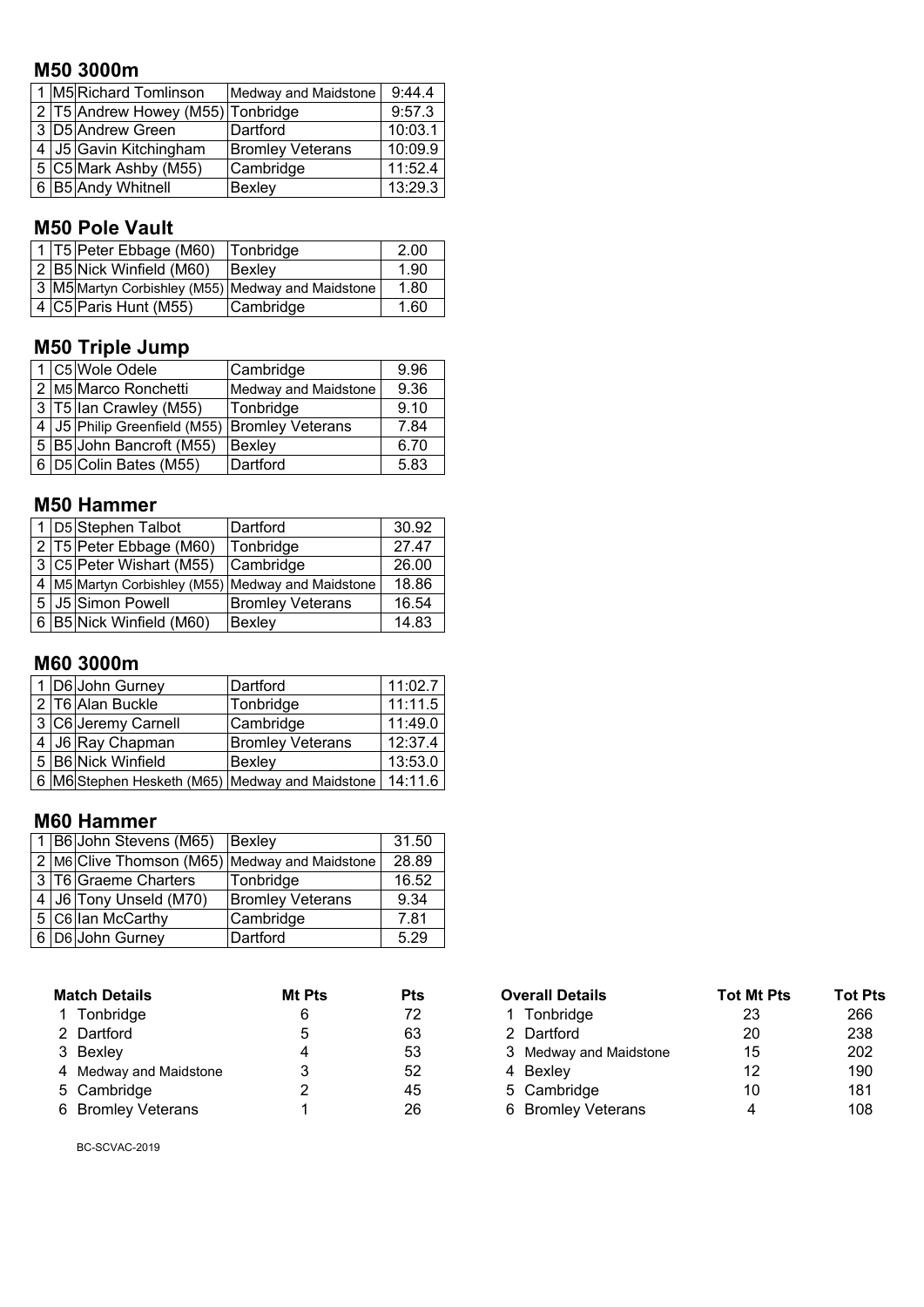## **Men - Division 2 SCVAC LEAGUE - KENT DIVISIONS - Julie Rose, Ashford 24/06/2019**

|                       | A String |                |      |   |  |  |  |  |  |
|-----------------------|----------|----------------|------|---|--|--|--|--|--|
| <b>S</b><br>$\bullet$ |          | <b>Athlete</b> | Club | ω |  |  |  |  |  |

| A String |   |                        |                | <b>B</b> String |  |
|----------|---|------------------------|----------------|-----------------|--|
| Club     | ω | ທ<br>o<br>-<br>o<br>ъ. | <b>Athlete</b> | Club            |  |

#### **M35 400m**

|  | 1 F3 Blair Wilson                    | Blackheath and Bromley | 55.2 |  | 1 H4 Richard Brooks (M45) Dartford B |                        | 57.9 |
|--|--------------------------------------|------------------------|------|--|--------------------------------------|------------------------|------|
|  | 2 A3 Peter Davey (M45)               | <b>Ashford</b>         | 57.3 |  | 2 F4 Daniel Marks                    | Blackheath and Bromley | 59.6 |
|  | 3 H3 Reuben Burford (M45) Dartford B |                        | 60.8 |  | 3 S4 Zachary Ramsden (M50) Sevenoaks |                        | 65.0 |
|  | 4 K3 Steve Jones (M40)               | Swanley                | 61.3 |  | 4 A4 Stephen Lake (M45)              | Ashford                | 66.3 |
|  | 5 P3 Trevor Simms (M50) Paddock Wood |                        | 62.3 |  | $5$ $ X4 $ Tan Truong (M45)          | <b>Bexley B</b>        | 67.0 |
|  | 6 S3 Graham Dwyer (M45) Sevenoaks    |                        | 65.3 |  | 6   P4   Les Percival (M65)          | <b>Paddock Wood</b>    | 69.3 |
|  | 7   X3   Luke Speller (M40)          | <b>Bexley B</b>        | 66.4 |  |                                      |                        |      |

|                             | 1 H4 Richard Brooks (M45) Dartford B |                               | 57.9 |
|-----------------------------|--------------------------------------|-------------------------------|------|
|                             | 2 F4 Daniel Marks                    | <b>Blackheath and Bromley</b> | 59.6 |
|                             | 3 S4 Zachary Ramsden (M50) Sevenoaks |                               | 65.0 |
|                             | 4 A4 Stephen Lake (M45)              | Ashford                       | 66.3 |
|                             | 5 X4 Tan Truong (M45)                | <b>Bexley B</b>               | 67.0 |
| 6   P4   Les Percival (M65) |                                      | Paddock Wood                  | 69.3 |
|                             |                                      |                               |      |

### **M35 3000m**

|  | 1 F3 Alex Gibbins (M40)                | <b>Blackheath and Bromley</b> | 9:23.9  |  | 1 $ F4 $ lan Firla (M45)            | Blackheath and Bromley   10:31.9 |         |
|--|----------------------------------------|-------------------------------|---------|--|-------------------------------------|----------------------------------|---------|
|  | 2 A3 Ben Hebblethwaite (M45) Ashford   |                               | 10:01.1 |  | $2$ H4 Paul Dawes (M45)             | Dartford B                       | 11:04.7 |
|  | 3 P3 Robert Everitt (M45) Paddock Wood |                               | 10:08.0 |  | 3 X4 Luke Speller (M40)             | <b>Bexley B</b>                  | 11:44.1 |
|  | 4 H3 Reuben Burford (M45) Dartford B   |                               | 10:35.0 |  | 4 $\vert$ A4 $\vert$ lan King (M45) | Ashford                          | 12:00.4 |
|  | 5 X3 Tony Johnson (M45) Bexley B       |                               | 11:32.2 |  |                                     |                                  |         |
|  | 6 S3 Graham Dwyer (M45) Sevenoaks      |                               | 11:56.0 |  |                                     |                                  |         |
|  | 7 K3 Steve Jones (M40)                 | <b>Swanley</b>                | 12:02.5 |  |                                     |                                  |         |

|  | 1   F4   Ian Firla (M45) | <b>Blackheath and Bromley</b> | 10:31.9 |
|--|--------------------------|-------------------------------|---------|
|  | 2 H4 Paul Dawes (M45)    | Dartford B                    | 11:04.7 |
|  | 3 X4 Luke Speller (M40)  | Bexley B                      | 11:44.1 |
|  | 4 $ A4 $ lan King (M45)  | Ashford                       | 12:00.4 |
|  |                          |                               |         |
|  |                          |                               |         |
|  |                          |                               |         |

## **4x400m Relays**

|  |                   | 1   F3 Blackheath and Bromley Blair Wilson, Daniel Marks, Alex Gibbins, Darren Corneille | 3:54.4 |
|--|-------------------|------------------------------------------------------------------------------------------|--------|
|  | 2 P3 Paddock Wood | Robert Everitt, Steve Wright, Mark Woods, Trevor Simms                                   | 4:28.7 |
|  | 3 A3 Ashford      | Stephen Lake, Ben Hebblethwaite, Christopher Hobbs, Stephen Langford                     | 4:46.3 |
|  | 4 S3 Sevenoaks    | Duncan Cochrane, Graham Dwyer, Zachary Ramsden, Geoffrey Kitchener                       | 4:47.8 |
|  | $5$ $X3$ Bexley B | Neil Ferebee, Luke Speller, Tan Truong, David Olszowka                                   | 4:53.1 |

#### **M35 Pole Vault**

|  | $\vert$ 1   F3   Roger Platt (M45) | <b>Blackheath and Bromley</b> | 2.70 |
|--|------------------------------------|-------------------------------|------|
|  | $ 2 X3 $ Tan Truong (M45)          | <b>Bexley B</b>               | 2.00 |
|  | 3 A3 Peter Le Rossignol            | <b>Ashford</b>                | 1.10 |

## **M35 Triple Jump**

|  | 1 F3 Blair Wilson                 | <b>Blackheath and Bromley</b> | 10.84 |
|--|-----------------------------------|-------------------------------|-------|
|  | 2 A3 Peter Davey (M45)            | Ashford                       | 10.61 |
|  | 3 S3 Graham Dwyer (M45) Sevenoaks |                               | 8.44  |
|  | 4 P3 Robert Everitt (M45)         | Paddock Wood                  | 7.45  |
|  | $\sqrt{5}$ X3 Tan Truong (M45)    | <b>Bexley B</b>               | 7.26  |

#### **M35 Hammer**

|  | 1 A3 Jonathan Ward (M50) Ashford     |                               | 31.83   |
|--|--------------------------------------|-------------------------------|---------|
|  | 2 P3 David Perman (M65) Paddock Wood |                               | 12.18   |
|  | 3 F3 Roger Platt (M45)               | <b>Blackheath and Bromley</b> | . 11.17 |

#### **M50 400m**

|  | 1 H5 David Kemp (M55)                | Dartford B                    | 62.1 |
|--|--------------------------------------|-------------------------------|------|
|  | 2 P5 Steve Wright                    | Paddock Wood                  | 63.9 |
|  | 3   F5   Clement Leon (M60)          | <b>Blackheath and Bromley</b> | 65.4 |
|  | 4 X5 Neil Ferebee                    | <b>Bexley B</b>               | 70.1 |
|  | 5 K5 Andy Dunmall                    | Swanley                       | 74.8 |
|  | 6 S5 Duncan Cochrane (M60) Sevenoaks |                               | 76.1 |
|  | 7 A5 Kevin Williams (M55) Ashford    |                               | 84.1 |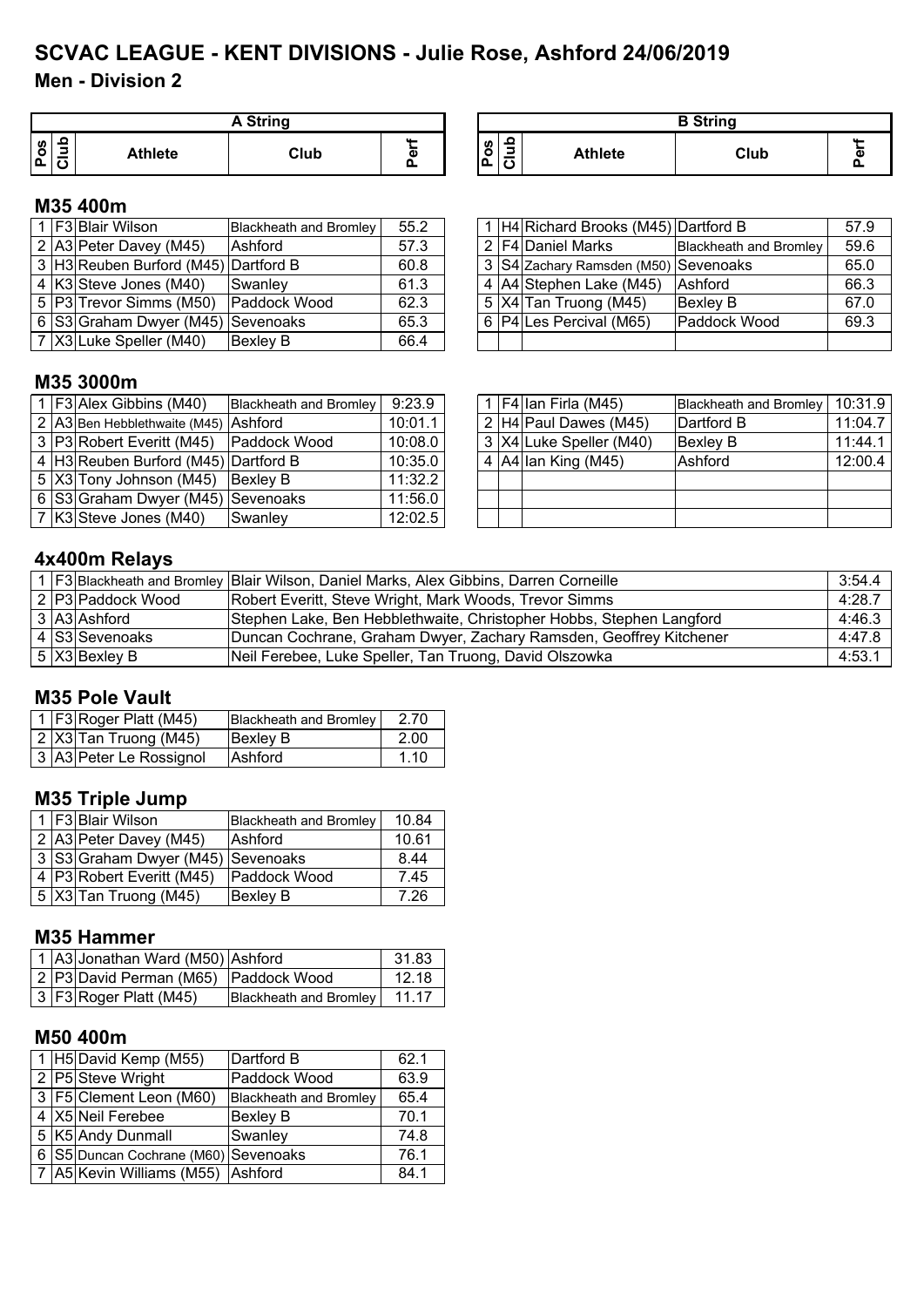## **M50 3000m**

|  | 1 P5 Steve Wright          | Paddock Wood                  | 10:41.0 |
|--|----------------------------|-------------------------------|---------|
|  | 2 S5 Zachary Ramsden       | Sevenoaks                     | 10:55.0 |
|  | 3 H5 Nicholas Varley       | Dartford B                    | 11:22.5 |
|  | 4 A5 Kevin Williams (M55)  | Ashford                       | 12:46.7 |
|  | 5 K5 Andy Dunmall          | Swanley                       | 13:31.7 |
|  | 6 X5 Gary Wright           | <b>Bexley B</b>               | 13:44.1 |
|  | 7   F5 John E Turner (M65) | <b>Blackheath and Bromley</b> | 13:50.1 |

#### **M50 Pole Vault**

|  | 1 A5 Mick Goodall (M65)   | <b>Ashford</b>                | 2.40 |
|--|---------------------------|-------------------------------|------|
|  | 2   F5  Alan Hardy (M60)  | <b>Blackheath and Bromley</b> | 2.20 |
|  | 3 X5 Gary Wright          | lBexlev B                     | 1.90 |
|  | 4   P5   Mark Woods (M55) | Paddock Wood                  | 1.80 |

#### **M50 Triple Jump**

|  | 1 A5 Stephen Langford (M60) Ashford |                               | 10.08 |
|--|-------------------------------------|-------------------------------|-------|
|  | 2   F5   Clement Leon (M60)         | <b>Blackheath and Bromley</b> | 9.76  |
|  | 3 S5 Zachary Ramsden                | ISevenoaks                    | 7.62  |
|  | 4 P5 Steve Wright                   | Paddock Wood                  | 6.19  |
|  | 5 X5 David Olszowka (M55) Bexley B  |                               | 5.50  |

#### **M50 Hammer**

|  | 1 K5 Robert Myers                    | Swanley                       | 22.21 |
|--|--------------------------------------|-------------------------------|-------|
|  | 2 P5 Mark Woods (M55)                | Paddock Wood                  | 22.16 |
|  | 3 A5 Paul Wheeler (M60)              | Ashford                       | 19.47 |
|  | 4 S5 Duncan Cochrane (M60) Sevenoaks |                               | 14.07 |
|  | 5   F5   Clement Leon (M60)          | <b>Blackheath and Bromley</b> | 12.44 |
|  | 6 X5 David Olszowka (M55) Bexley B   |                               | 9 1 8 |

## **M60 3000m**

|  | 1   F6   Ken Daniel (M65)             | Blackheath and Bromley | 12:44.5 |
|--|---------------------------------------|------------------------|---------|
|  | 2 P6 John Tolhurst (M65)              | Paddock Wood           | 13:17.0 |
|  | 3 A6 Christopher Hobbs                | <b>Ashford</b>         | 13:57.0 |
|  | 4 H6 Stephen Roberts (M65) Dartford B |                        | 14:50.1 |
|  | 5 K6 Kevin Ladley                     | Swanley                | 16:53.7 |

### **M60 Hammer**

|  | 1 P6 Peter Stennett (M65) Paddock Wood |                               | 23.12 |
|--|----------------------------------------|-------------------------------|-------|
|  | 2   F6   Richard Coe (M65)             | <b>Blackheath and Bromley</b> | 17.48 |
|  | 3 A6 Mick Goodall (M65)                | Ashford                       | 15.82 |
|  | 4   X6 Anthony Garrett (M75) Bexley B  |                               | 10.16 |
|  | 5 S6 Ronald Denney (M80) Sevenoaks     |                               | 6.28  |

#### **Match Details**

| <b>Blackheath and Bromley</b> |     | 87 | <b>Blackheath and Bromley</b> | 25   | 300. |
|-------------------------------|-----|----|-------------------------------|------|------|
| 2 Ashford                     |     |    | 2 Ashford                     | 25   | 296  |
| 3 Paddock Wood                |     | 66 | 3 Paddock Wood                | 22   | 284  |
| 4 Bexley B                    |     | 44 | 4 Sevenoaks                   | 14.5 | 175  |
| 5 Dartford B                  | 2.5 | 38 | 5 Swanley                     | 9    | 143. |
| 5 Sevenoaks                   | 2.5 | 38 | 6 Dartford B                  | 8.5  | 132  |
| 7 Swanley                     |     | 21 | 7 Bexley B                    |      | 141  |

| 1 Blackheath and Bromley |     | 87 | <b>Blackheath and Bromley</b> | 25   | 300.5 |
|--------------------------|-----|----|-------------------------------|------|-------|
| 2 Ashford                |     | 77 | 2 Ashford                     | 25   | 296   |
| 3 Paddock Wood           | 5   | 66 | 3 Paddock Wood                | 22   | 284   |
| 4 Bexley B               |     | 44 | 4 Sevenoaks                   | 14.5 | 175   |
| 5 Dartford B             | 2.5 | 38 | 5 Swanley                     | 9    | 143.5 |
| 5 Sevenoaks              | 2.5 | 38 | 6 Dartford B                  | 8.5  | 132   |
| 7 Swanley                |     | 21 | 7 Bexley B                    |      | 141   |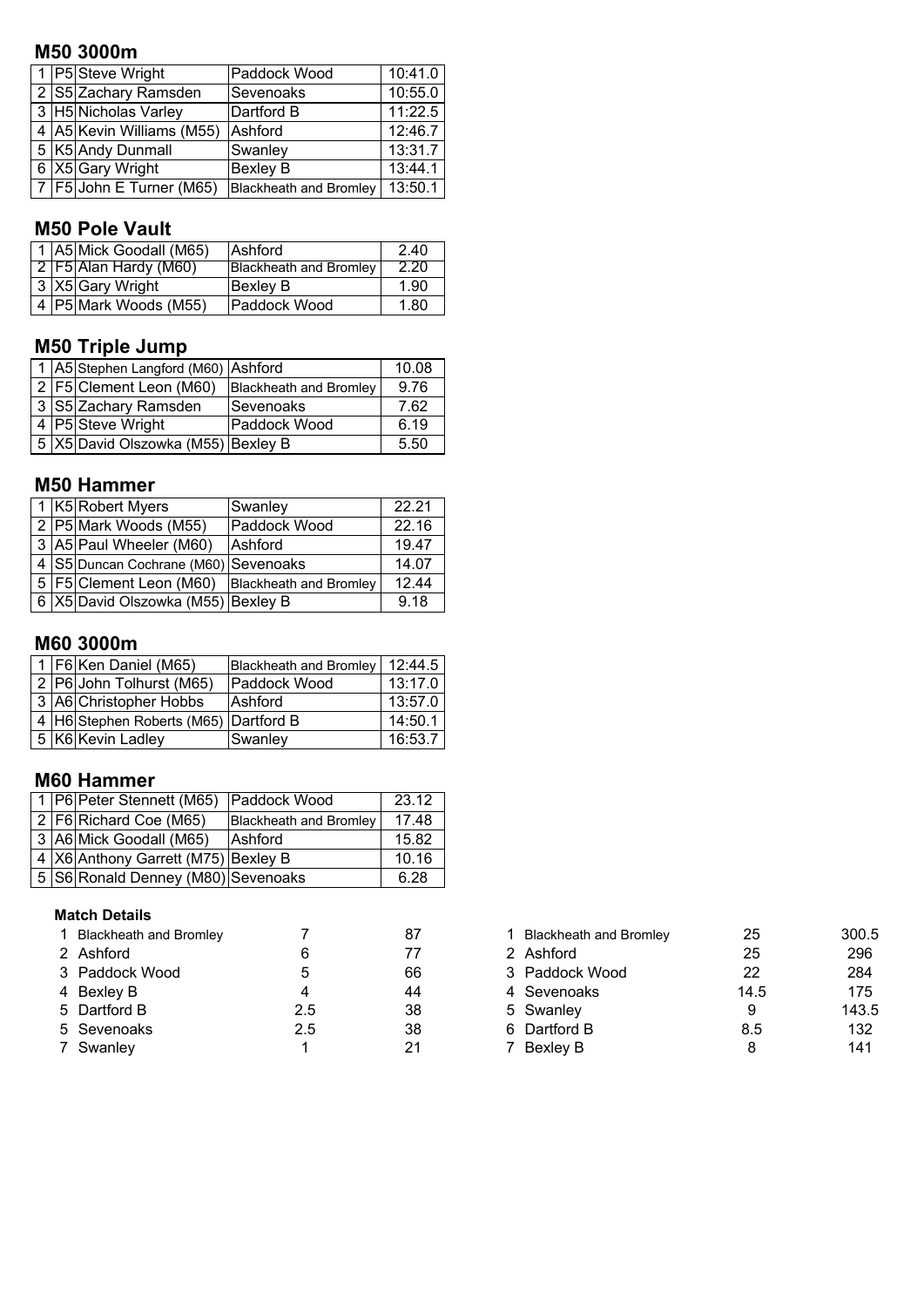## **Mens Non Scoring Results**

#### **M35 400m**

| Tonbridge AC                                | 59.0 |
|---------------------------------------------|------|
| Blackheath & Bromley                        | 69.8 |
| Darren Corneille (M35) Blackheath & Bromley | 60.1 |
|                                             |      |
|                                             |      |
| <b>Bromley Veterans</b>                     | 66.7 |
|                                             |      |
| Medway & Maidstone AC                       | 8.43 |
|                                             |      |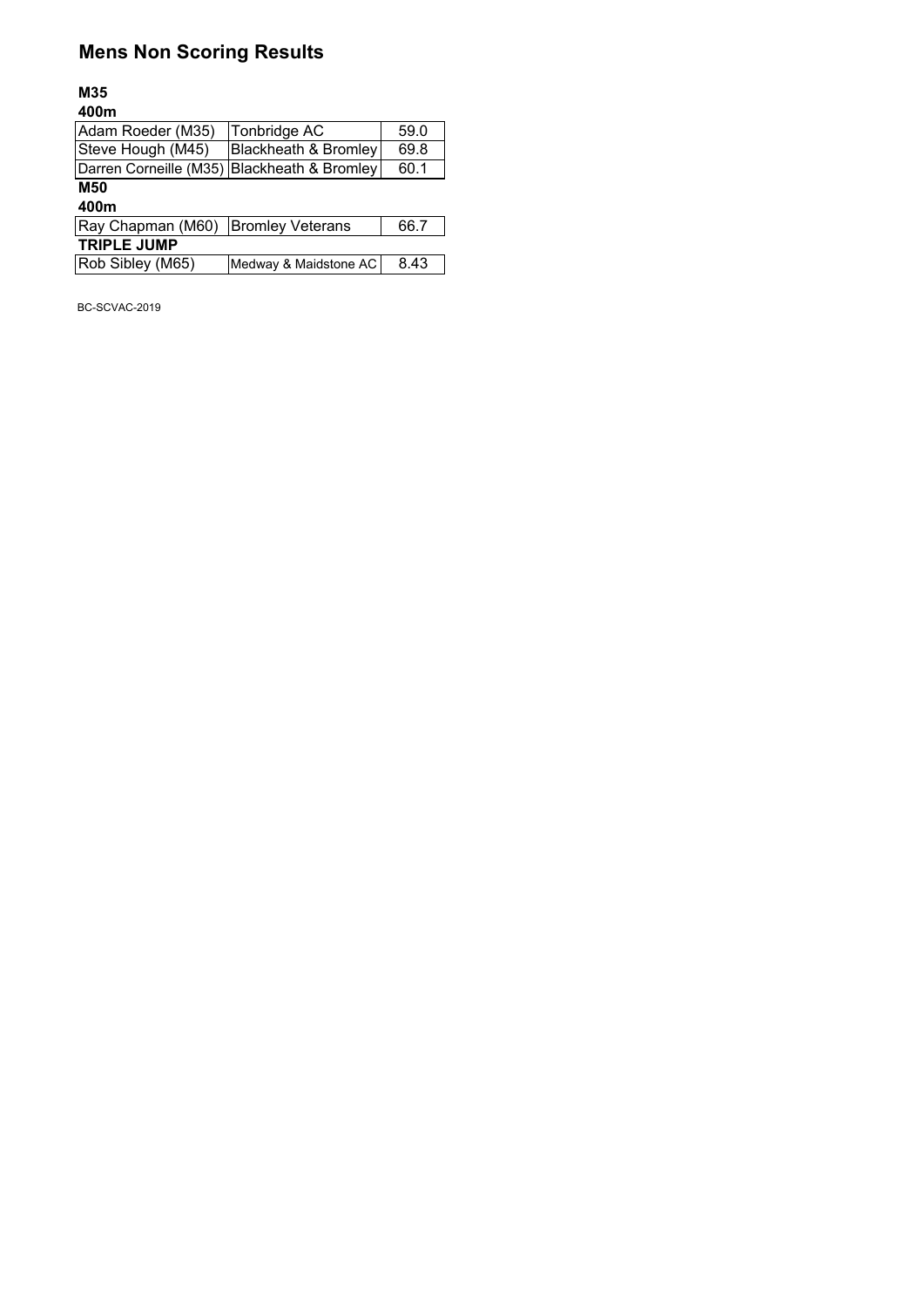## **Women - Division 1 SCVAC LEAGUE - KENT DIVISIONS - Julie Rose, Ashford 24/06/2019**

|                          | String         |      |        |  |                                                            |                | <b>B</b> String |   |
|--------------------------|----------------|------|--------|--|------------------------------------------------------------|----------------|-----------------|---|
| ╭<br>$P_{OS}$<br>_<br>ΙC | <b>Athlete</b> | Club | $\sim$ |  | $\mathbf{a}$<br><b>S</b><br>ິ<br>-<br>$\cdots$<br>. .<br>u | <b>Athlete</b> | Club            | л |

#### **W35 400m**

|  | 1 T3 Nina Ridge (W45)     | Tonbridge        | 66.9 |  | T4 Lisa Knight (W45)      | Tonbridge | 70.2 |
|--|---------------------------|------------------|------|--|---------------------------|-----------|------|
|  | 2 D3 Jane Crawley (W40)   | <b>IDartford</b> | 71.7 |  | 2 IC3ILisa Atkinson (W45) | Cambridge | 75.7 |
|  | 3 C4 Susan Dixon (W50)    | ICambridge       | 72.0 |  | 3 D4 Stacy Taylor         | Dartford  | 81.5 |
|  | $4$ K3 Anna Willard (W45) | ISwanlev         | 88.0 |  |                           |           |      |

|  | 1 T4 Lisa Knight (W45)   | Tonbridge | 70.2 |
|--|--------------------------|-----------|------|
|  | 2 C3 Lisa Atkinson (W45) | Cambridge | 75.7 |
|  | 3 D4 Stacy Taylor        | Dartford  | 81.5 |
|  |                          |           |      |

#### **W35 3000m**

|  | 1 IT3IElizabeth Weeks   | Tonbridae | 10:55.6 |  | 1   T4   Sasha Humphries (W45)   Tonbridge |                  | 11:34.9 |
|--|-------------------------|-----------|---------|--|--------------------------------------------|------------------|---------|
|  | l 2 ID3IHannah Roberts  | Dartford  | 11:28.0 |  | 2 D4 Lynne Champion (W50) Dartford         |                  | 11:42.6 |
|  | 3 C3 Susan Dixon (W50)  | Cambridge | 12:36.2 |  | 3 C4 Sally Carr (W45)                      | <b>Cambridge</b> | 13:28.8 |
|  | 4 K3 Anna Willard (W45) | Swanley   | 15:02.2 |  | 4 K4 Sita Dawson (W50)                     | Swanlev          | 16:40.1 |

|  | 1   T4 Sasha Humphries (W45)   Tonbridge |           | 11:34.9 |
|--|------------------------------------------|-----------|---------|
|  | 2   D4   Lynne Champion (W50)   Dartford |           | 11:42.6 |
|  | $3$ C4 Sally Carr (W45)                  | Cambridge | 13:28.8 |
|  | 4 K4 Sita Dawson (W50)                   | Swanley   | 16:40.1 |

### **4x400m Relays**

|  | 1   T3   Tonbridge | Nina Ridge, Lisa Knight, Carla Caswell, Emma Wood                 | 4:39.1 |
|--|--------------------|-------------------------------------------------------------------|--------|
|  | 2 D3 Dartford      | Helen Nyberg-Mitroi, Kimberley Taylor, Stacy Taylor, Jane Crawley | 5:16.9 |
|  | 3 C3 Cambridge     | Susan Dixon, Joanne Murphy, Lisa Atkinson, Christine Bond         | 5:19.8 |
|  | $4$ K3 Swanley     | Anna Willard, Amy Nash, Jacqueline Boddy, Sita Dawson             | 7:48.7 |

## **W35 High Jump**

|  | 1   T3 Sasha Humphries (W45)   Tonbridge |              | 1.25 |
|--|------------------------------------------|--------------|------|
|  | 2 D3 Kimberley Taylor (W40) Dartford     |              | 1.15 |
|  | 3 K3 Anna Willard (W45)                  | Swanley      | 110  |
|  | 4 P3 Elizabeth Duffin                    | Paddock Wood | 1.00 |

## **W35 Triple Jump**

|  | 1 D3 Helen Nyberg-Mitroi (W40) Dartford | 8.41                |      |
|--|-----------------------------------------|---------------------|------|
|  | $2$   T3 Nina Ridge (W45)               | Tonbridge           | 8.36 |
|  | 3 P3 Elizabeth Duffin                   | <b>Paddock Wood</b> | 6.29 |
|  | 4 C3 Joanne Murphy (W55) Cambridge      |                     | 5.35 |

#### **W35 Hammer**

|  | 1 D3 Stacy Taylor       | Dartford     | 26.11 |
|--|-------------------------|--------------|-------|
|  | 2 T3 Nina Ridge (W45)   | Tonbridge    | 24.79 |
|  | 3 C3 Anna Rowland (W60) | Cambridge    | 14.13 |
|  | 4 K3 Anna Willard (W45) | Swanley      | 11.24 |
|  | 5 P3 Elizabeth Duffin   | Paddock Wood | 4.39  |

#### **W50 400m**

|  | 1 C5 Joanne Murphy (W55) Cambridge     |                               | 80.0  |
|--|----------------------------------------|-------------------------------|-------|
|  | 2   T5 Nicola Buckwell (W60) Tonbridge |                               | 81.4  |
|  | 3 K5 Sita Dawson                       | Swanley                       | 93.4  |
|  | 4 D5 Elizabeth Ives                    | Dartford                      | 95.0  |
|  | 5   F5   Maz Turner (W65)              | <b>Blackheath and Bromley</b> | 120.9 |

### **W50 3000m**

|  | 1  C5 Rose Baker                     | Cambridge | 12:37.0 |
|--|--------------------------------------|-----------|---------|
|  | 2 T5 Lucy Pitcairn-Knowles Tonbridge |           | 12:54.6 |
|  | 3 D5 Stephanie Wood                  | lDartford | 13:12.8 |
|  | 4 K5 Jacqueline Boddy                | Swanley   | 17:33.6 |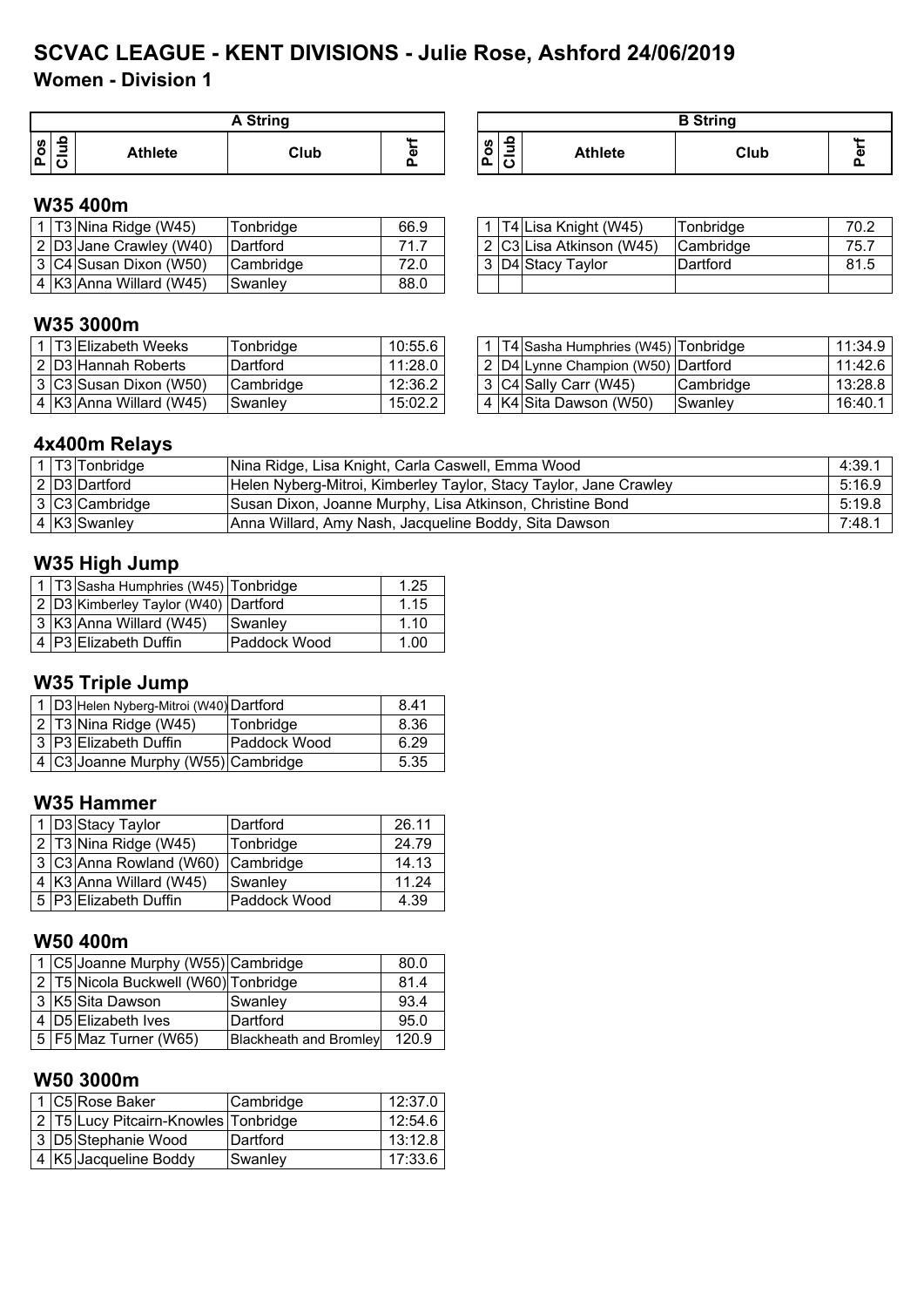## **W50 High Jump**

|  | 1 C5 Christine Bond (W55) Cambridge |                                                             | 1.25 |
|--|-------------------------------------|-------------------------------------------------------------|------|
|  | 2 D5 Teresa Eades (W60)             | Dartford                                                    | 1.25 |
|  | 3 T5 Helen Bond                     | Tonbridge                                                   | 1.15 |
|  |                                     | 4   F5 Jacqueline Montgomery (W55)   Blackheath and Bromley | 1.10 |
|  | 5 K5 Sita Dawson                    | Swanley                                                     | 0.95 |

# **W50 Triple Jump**

|  | 1 D5 Teresa Eades (W60) Dartford     |                                                              | 8.69 |
|--|--------------------------------------|--------------------------------------------------------------|------|
|  | 2 T5 Nicola Buckwell (W60) Tonbridge |                                                              | 6.89 |
|  |                                      | │ 3 │F5│Jacqueline Montgomery (W55) │BIackheath and Bromley│ | 6.84 |
|  | 4 C5 Maria MacDonald (W65) Cambridge |                                                              | 5.48 |

## **W50 Hammer**

|                         | 1 P5 Nicola Whiffen                  | Paddock Wood                                                | 25.13 |
|-------------------------|--------------------------------------|-------------------------------------------------------------|-------|
| 2 D5 Anne Thacker (W60) |                                      | Dartford                                                    | 20.90 |
|                         | 3   T5 Sally Vine (W55)              | Tonbridge                                                   | 18.82 |
|                         |                                      | 4   F5 Jacqueline Montgomery (W55)   Blackheath and Bromley | 16.97 |
|                         | 5 C5 Maria MacDonald (W65) Cambridge |                                                             | 13.05 |
|                         | 6 K5 Helena Orrom (W55)              | Swanley                                                     | 10.23 |

## **W60 3000m**

|  | 1   $T6$ Sue James (W65)  | Tonbridge                      | 15:21.8 |
|--|---------------------------|--------------------------------|---------|
|  | 2 C6 Anna Rowland         | Cambridge                      | 16:37.7 |
|  | 3 P6 Annie Ross (W65)     | lPaddock Wood                  | 16:38.9 |
|  | 4   F6   Maz Turner (W65) | Blackheath and Bromley 18:23.3 |         |

## **W60 High Jump**

|  | 1   T6 Nicola Buckwell               | <b>Tonbridge</b> | 1.10 |
|--|--------------------------------------|------------------|------|
|  | 2 D6 Anne Thacker                    | Dartford         | 1.05 |
|  | 3 C6 Maria MacDonald (W65) Cambridge |                  | 0.90 |

| <b>Match Details</b>       | Mt Pts | <b>Pts</b> | <b>Overall Details</b>     | <b>Tot Mt Pts</b> | Tot I           |
|----------------------------|--------|------------|----------------------------|-------------------|-----------------|
| 1 Tonbridge                |        | 81         | 1 Tonbridge                | 23.5              | 29 <sub>3</sub> |
| 2 Dartford                 |        | 69         | 2 Dartford                 | 19.5              | $26^{\circ}$    |
| 3 Cambridge                |        | 60         | 3 Cambridge                | 15                | 19              |
| 4 Swanley                  |        | 29         | 4 Blackheath and Bromley A | 10                | 12              |
| 5 Paddock Wood             |        | 19         | 5 Paddock Wood             | 8                 | 98              |
| 6 Blackheath and Bromley A |        | 15         | 6 Swanley                  |                   | 93              |

| <b>Match Details</b>       | Mt Pts | <b>Pts</b> | <b>Overall Details</b>     | <b>Tot Mt Pts</b> | <b>Tot Pts</b> |
|----------------------------|--------|------------|----------------------------|-------------------|----------------|
| 1 Tonbridge                | 6      | 81         | 1 Tonbridge                | 23.5              | 293            |
| 2 Dartford                 | 5      | 69         | 2 Dartford                 | 19.5              | 261            |
| 3 Cambridge                |        | 60         | 3 Cambridge                | 15                | 199            |
| 4 Swanley                  |        | 29         | 4 Blackheath and Bromley A | 10                | 125            |
| 5 Paddock Wood             |        | 19         | 5 Paddock Wood             |                   | 98             |
| 6 Blackheath and Bromley A |        | 15         | 6 Swanley                  |                   | 93             |
|                            |        |            |                            |                   |                |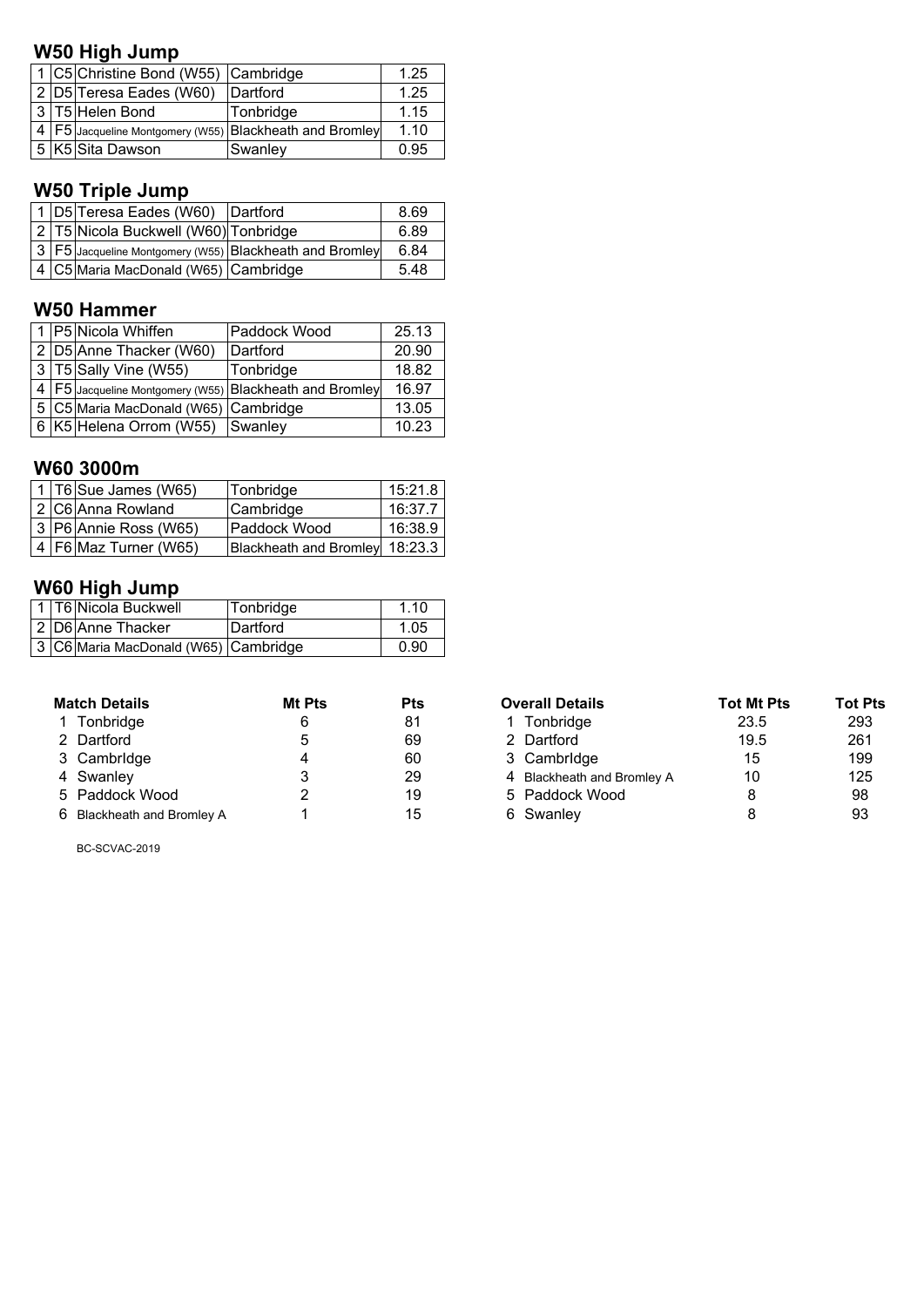# **SCVAC LEAGUE - KENT DIVISIONS - Julie Rose, Ashford 24/06/2019**

**Women - Division 2**

| A String                                      |      |                            |              |     |                | <b>B</b> String |  |
|-----------------------------------------------|------|----------------------------|--------------|-----|----------------|-----------------|--|
| ء<br>8<br>-<br><b>Athlete</b><br>≃<br>்ட<br>◡ | Club | $\cdots$<br>$\overline{a}$ | ທ<br>0<br>ᆞ. | . C | <b>Athlete</b> | Club            |  |

#### **W35 400m**

|  | B3 Angela Smart (W45) Bexley                 |                                              | 71.6 |  | 1 N4 Angie Crush (W40)                      | Tonbridge B                                     | 77.2  |
|--|----------------------------------------------|----------------------------------------------|------|--|---------------------------------------------|-------------------------------------------------|-------|
|  |                                              | 2 M3 Jenny Fowler (W40) Medway and Maidstone | 73.0 |  | . 2 B4 Vanessa Robinson                     | <b>Bexlev</b>                                   | 80.0  |
|  | 3 N3 Deniz Bowart (W40)                      | <b>Tonbridge B</b>                           | 79.8 |  |                                             | 3 M4 Rachael Stewart (W40) Medway and Maidstone | 83.3  |
|  | 4 S3 Laura Andrade                           | Sevenoaks                                    | 82.7 |  | 4 J4 Marijana Urbany (W45) Bromley Veterans |                                                 | 103.0 |
|  | 5   J3 Emma D'Almeida (W45) Bromley Veterans |                                              | 93.4 |  |                                             |                                                 |       |

|  | 1   N4 Angie Crush (W40)                  | Tonbridge B                                     | 77.2  |
|--|-------------------------------------------|-------------------------------------------------|-------|
|  | l 2  B4 Vanessa Robinson                  | Bexley                                          | 80.0  |
|  |                                           | 3 M4 Rachael Stewart (W40) Medway and Maidstone | 83.3  |
|  | J4 Marijana Urbany (W45) Bromley Veterans |                                                 | 103.0 |

#### **W35 3000m**

|  |                                                   | I M3 Jenny Fowler (W40) Medway and Maidstone 12:20.3 |         |  |                                             | ! ∣M4∣Karen Cudmore (W45) ∣Medway and Maidstone ∣ 12:49.6 |         |
|--|---------------------------------------------------|------------------------------------------------------|---------|--|---------------------------------------------|-----------------------------------------------------------|---------|
|  | I 2 IS4ILaura Andrade                             | <b>Sevenoaks</b>                                     | 13:20.1 |  | 2 JJ3 Emma D'Almeida (W45) Bromley Veterans |                                                           | 14:52.8 |
|  | 3   N3 Grazia Manzotti (W45)   Tonbridge B        |                                                      | 13:39.2 |  |                                             |                                                           |         |
|  | 4   J4   Marijana Urbany (W45)   Bromley Veterans |                                                      | 14:21.7 |  |                                             |                                                           |         |

|  |                                            | $\mid$ 1 $\mid$ M4 $\mid$ Karen Cudmore (W45) $\mid$ Medway and Maidstone $\mid$ 12:49.6 |         |
|--|--------------------------------------------|------------------------------------------------------------------------------------------|---------|
|  | 2 J3 Emma D'Almeida (W45) Bromley Veterans |                                                                                          | 14:52.8 |
|  |                                            |                                                                                          |         |
|  |                                            |                                                                                          |         |

#### **4x400m Relays**

|  | 1 B3 Bexley           | Wendy Masters, Angela Smart, Vanessa Robinson, Sarah Dodds                            | 5:02.4 |
|--|-----------------------|---------------------------------------------------------------------------------------|--------|
|  |                       | 2 M3 Medway and Maidstone Rachael Stewart, Mo Fazakerley, Karen Cudmore, Jenny Fowler | 5:20.6 |
|  | 3 N3 Tonbridge B      | Deniz Bowart, Angie Crush, Grazia Manzotti, Edina Hellyer                             | 5:46.5 |
|  | 4 J3 Bromley Veterans | Emma D'Almeida, Barbara Baker, Anne Unseld, Antoinette Whitfield                      | 6:46.0 |

#### **W35 High Jump**

|  | 1 B3 Sarah Dodds (W40) Bexley |             |       |
|--|-------------------------------|-------------|-------|
|  | 2 N3 Angie Crush (W40)        | Tonbridge B | 1 1 0 |

#### **W35 Triple Jump**

|  | 1 B3 Sarah Dodds (W40)                       | <b>Bexley</b> | 7.85 |
|--|----------------------------------------------|---------------|------|
|  | 2 N3 Deniz Bowart (W40)                      | Tonbridge B   | 6.04 |
|  | ⊦3 S3 Laura Andrade                          | lSevenoaks    | 5.70 |
|  | 4   J3 Emma D'Almeida (W45) Bromley Veterans |               | 4 71 |

#### **W35 Hammer**

|  |                                                | 1 M3 Vanessa Hannam (W45) Medway and Maidstone | 22.80 |
|--|------------------------------------------------|------------------------------------------------|-------|
|  | 2 B3 Marrianne Berndt (W40) Bexley             |                                                | 1949  |
|  | 3 N3 Deniz Bowart (W40) Tonbridge B            |                                                | 15.43 |
|  | 4   J3  Marijana Urbany (W45) Bromley Veterans |                                                | 3.26  |

#### **W50 400m**

|  | 1 B5 Wendy Masters                               | Bexley                                        | 72.3  |
|--|--------------------------------------------------|-----------------------------------------------|-------|
|  |                                                  | 2 M5 Mo Fazakerley (W55) Medway and Maidstone | 83.1  |
|  | 3 J5 Antoinette Whitfield (W55) Bromley Veterans |                                               | 87.1  |
|  | 4 N5 Edina Hellyer                               | Tonbridge B                                   | 97.6  |
|  | 5 S5 Sylvia Lewis (W65)                          | Sevenoaks                                     | 117.5 |

#### **W50 3000m**

|  |                                                   | 1 M5 Mo Fazakerley (W55) Medway and Maidstone 13:41.1 |         |
|--|---------------------------------------------------|-------------------------------------------------------|---------|
|  | 2 N5 Clare Brown                                  | Tonbridge B                                           | 13:45.8 |
|  | 3 JJ5 Antoinette Whitfield (W55) Bromley Veterans |                                                       | 15:11.5 |
|  | 4 B5 Paula Cooper                                 | Bexley                                                | 16:00.4 |

### **W50 High Jump**

| 1 B5 Liz Slater (W60)<br><b>IBexlev</b> |
|-----------------------------------------|
|-----------------------------------------|